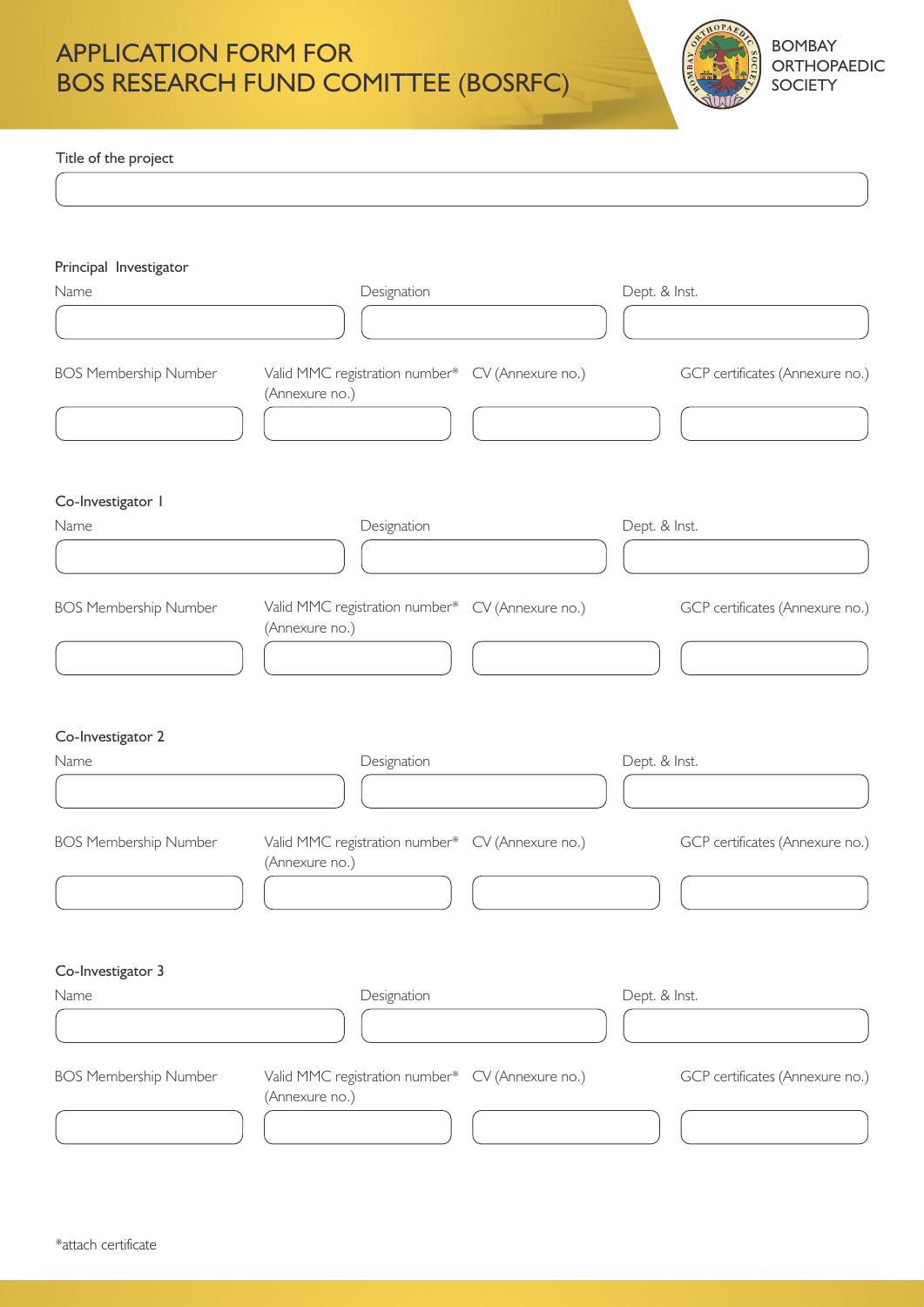| O Non-sponsored study                                                                                          | O Co-Sponsored study |                 |                    |                                                                                                                 |            |
|----------------------------------------------------------------------------------------------------------------|----------------------|-----------------|--------------------|-----------------------------------------------------------------------------------------------------------------|------------|
| Nature of Study                                                                                                |                      |                 |                    |                                                                                                                 |            |
| O Basic Sciences                                                                                               | ○ Sub Speciality     | O General Ortho |                    |                                                                                                                 |            |
| Please mention sub speciality                                                                                  |                      |                 |                    |                                                                                                                 |            |
| If Co-Sponsored study : Details (use an annexure if necessary)                                                 |                      |                 |                    |                                                                                                                 |            |
|                                                                                                                |                      |                 |                    |                                                                                                                 |            |
|                                                                                                                |                      |                 |                    |                                                                                                                 |            |
| Address and contact details of Sponsor:                                                                        |                      |                 |                    |                                                                                                                 |            |
|                                                                                                                |                      |                 |                    |                                                                                                                 |            |
|                                                                                                                |                      |                 |                    |                                                                                                                 |            |
|                                                                                                                |                      |                 |                    |                                                                                                                 |            |
|                                                                                                                |                      |                 |                    | Attached Copy Of MOU (Between BOS, Investigator Institution and Department and Co-sponsoring Institution) O Yes | $\circ$ No |
| Annexure no.                                                                                                   |                      |                 |                    |                                                                                                                 |            |
| How will each of the parties benefit with this project (Use additional appendix/annexure, if necessary)        |                      |                 |                    |                                                                                                                 |            |
| Ι.                                                                                                             |                      |                 |                    |                                                                                                                 |            |
|                                                                                                                |                      |                 |                    |                                                                                                                 |            |
| 2.                                                                                                             |                      |                 |                    |                                                                                                                 |            |
|                                                                                                                |                      |                 |                    |                                                                                                                 |            |
| 3.                                                                                                             |                      |                 |                    |                                                                                                                 |            |
| Total Budget: Rs.                                                                                              |                      |                 |                    |                                                                                                                 |            |
| Please give details of allocation of budget in attachment. (give year / phase wise break up of funds required) |                      |                 |                    |                                                                                                                 |            |
| Research Fund will be deposited in: O DJST                                                                     |                      | O DDF           | O Research Society | O Other                                                                                                         |            |
| If other, please specify:                                                                                      |                      |                 |                    |                                                                                                                 |            |
| Proposed no: of subjects to be accrued:                                                                        |                      |                 |                    |                                                                                                                 |            |
| Proposed date of study start:                                                                                  |                      |                 |                    |                                                                                                                 |            |
| Duration of study:                                                                                             |                      |                 |                    |                                                                                                                 |            |

BOMBAY ORTHOPAEDIC **SOCIETY** 

 $OPA$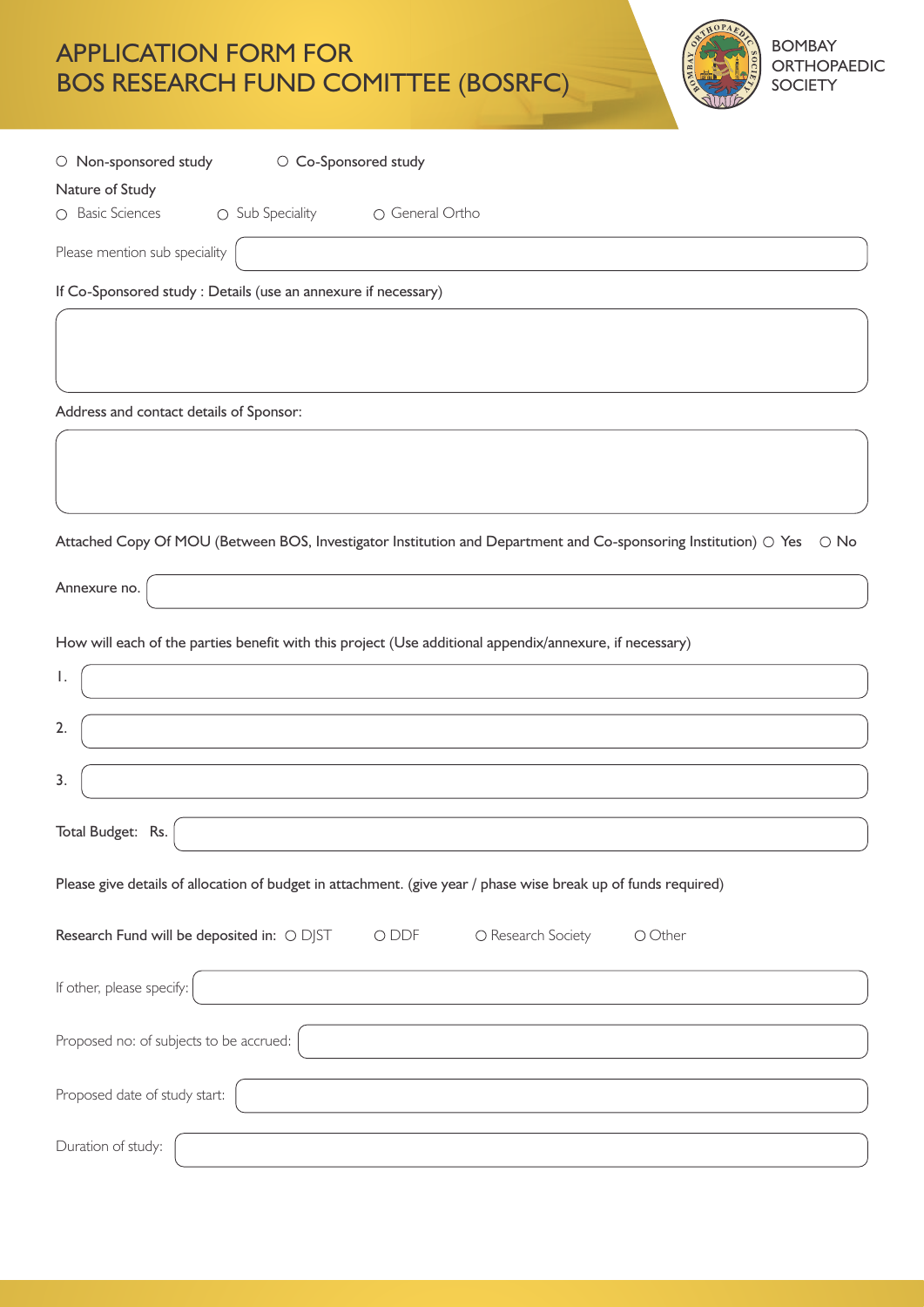$\bigg($ 



Statement of Purpose: How will this research contribute to / impact BOS as a body, how will it benefit the subjects being studied. Need and rationale for choosing this particular topic (use annexure or attachment if necessary).Annexure no.

| I. Type of Study:                                                                                                         |
|---------------------------------------------------------------------------------------------------------------------------|
| O Prospective<br>O Retrospective                                                                                          |
| O Multi Centric<br>O Single center                                                                                        |
| If multi centric, how many centres with details:                                                                          |
|                                                                                                                           |
|                                                                                                                           |
| Literature Review on the subject                                                                                          |
|                                                                                                                           |
|                                                                                                                           |
| Detailed Proforma (use annexures)<br>Annexure no.<br>○ Yes<br>$\circ$ No                                                  |
| $\circ$ No<br>Annexure no.                                                                                                |
|                                                                                                                           |
| ANY conflict of Interest disclosures<br>○ Yes<br>$\circ$ No                                                               |
| If yes, details:                                                                                                          |
| 2. Does the study involve use of: $\bigcirc$ Drug / Vaccine<br>O Device Alternative<br>O Medicine<br>$\bigcirc$ Any other |
| Not Applicable<br>$\circ$                                                                                                 |
|                                                                                                                           |
| If other, please specify:                                                                                                 |
| Is the test drug / device marketed in India: $\bigcirc$ Yes<br>O No                                                       |
| Is it marketed in other countries:<br>O Yes<br>$\circ$ No                                                                 |
| Specify:                                                                                                                  |
| If marketed in India, please attach package insert                                                                        |
| If not marketed in India, please attach Drugs Controller General (India) [DCG(I)] permission.                             |
| ii) Is the test drug an Investigational New Drug (IND)? $\circ$ Yes<br>$\bigcirc$ No                                      |
| If yes, please submit Investigator's Brochure which contains data of pre-clinical studies.                                |
| If IND, please also attach DCG(I) permission.                                                                             |
| iii) Does the test drug involve a change in use, dosage, route of administration?<br>O Yes<br>$\bigcirc$ No               |
| If yes, pleaseattach copy of DCG(I) permission.                                                                           |
|                                                                                                                           |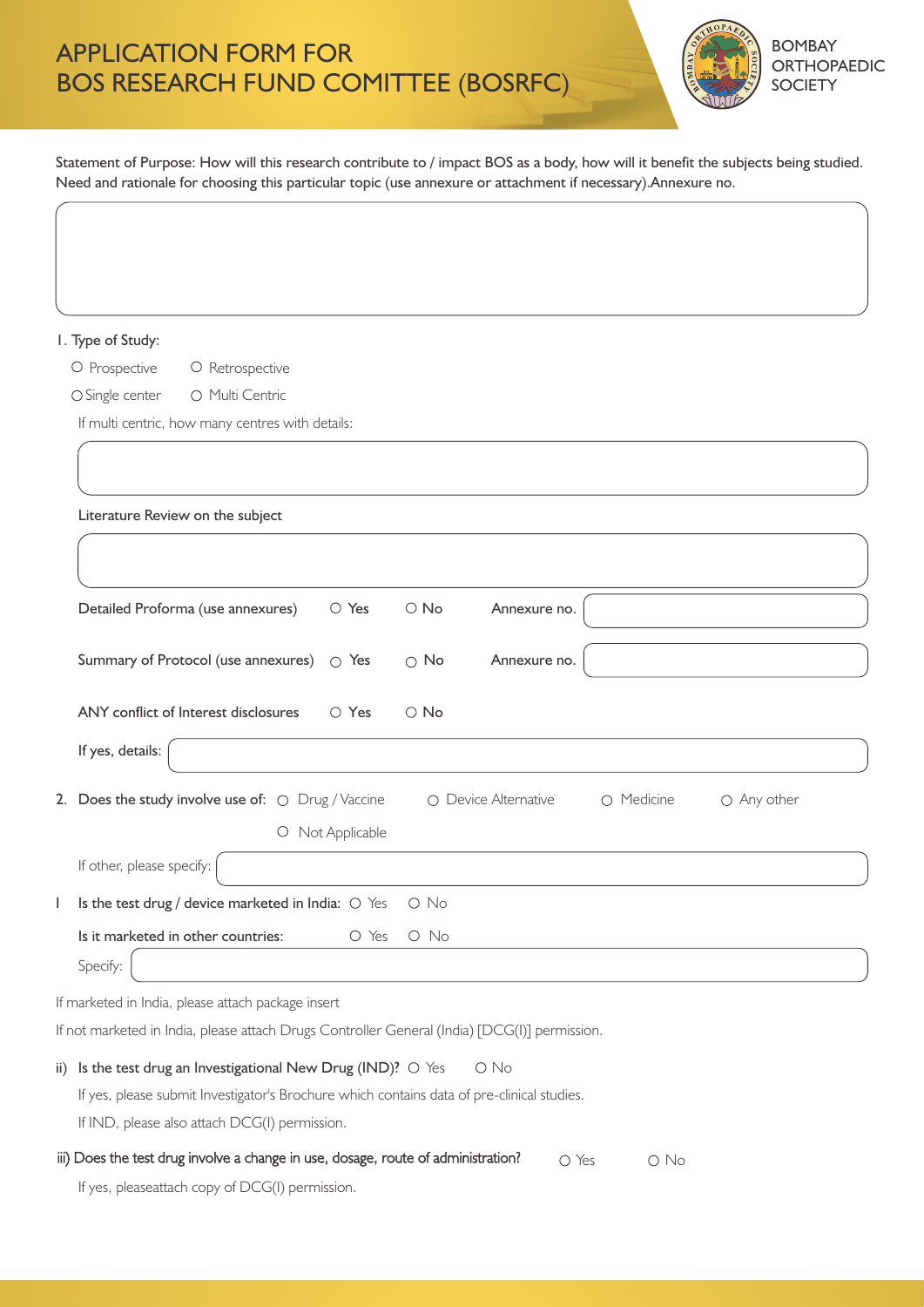

|                     | <b>3. Clinical Study is:</b> $\bigcirc$ Phase I<br>O Phase II<br>O Phase III<br>O Phase IV                                                                                                                                                                                                                                                |  |  |  |  |
|---------------------|-------------------------------------------------------------------------------------------------------------------------------------------------------------------------------------------------------------------------------------------------------------------------------------------------------------------------------------------|--|--|--|--|
| i)                  | 4. Subject selection:<br>Number of subjects at this centre:<br>(If multi-centric, total number of subjects)                                                                                                                                                                                                                               |  |  |  |  |
|                     | ii) Vulnerable subjects: $\bigcirc$ Yes $\bigcirc$ No (If yes, tick the appropriate boxes)<br>O Fetus<br>O Pregnant Women<br>O Children<br>O Elderly<br>$\bigcirc$ Illiterate<br>O Handicapped<br>O Seriously / Terminally ill<br>O Mentally Challenged<br>O Any Other<br>O Economically / Socially Backward<br>If other, please specify: |  |  |  |  |
|                     | iii) Special group subjects: $\bigcirc$ Yes<br>O No (If yes, tick the appropriate boxes)<br>O Students O Nurses / Dependent Staff<br>O Employees<br>O Any Other<br>If other, please specify:                                                                                                                                              |  |  |  |  |
|                     | iv) Animal studies: O Yes O No                                                                                                                                                                                                                                                                                                            |  |  |  |  |
|                     | 5. Does the study involve use of:                                                                                                                                                                                                                                                                                                         |  |  |  |  |
| $\mathbf{i}$        | Fetal tissue or abortus: O Yes O No                                                                                                                                                                                                                                                                                                       |  |  |  |  |
| $\ddot{\mathbf{u}}$ | Organs or body fluids: O Yes O No                                                                                                                                                                                                                                                                                                         |  |  |  |  |
|                     | iii) Recombinant / gene therapy: $\circ$ Yes $\circ$ No<br>If yes, please submit a copy of Genetic Engineering Advisory Committee (GEAC) permission.                                                                                                                                                                                      |  |  |  |  |
|                     | iv) Ionising radiation/radioisotopes: O Yes<br>O No<br>If yes, please submit a copy of Bhabha Atomic Research Centre (BARC) permission.                                                                                                                                                                                                   |  |  |  |  |
|                     | v) Infectious / bio-hazardous specimens: O Yes<br>O No                                                                                                                                                                                                                                                                                    |  |  |  |  |
|                     | vi) Will pre-existing/stored/left over samples be used?: O Yes<br>O No                                                                                                                                                                                                                                                                    |  |  |  |  |
|                     | vii) Will samples be collected for banking/future research: O Yes<br>O No                                                                                                                                                                                                                                                                 |  |  |  |  |
|                     | viii) Will any sample collected from patient be sent abroad?: O Yes O No<br>If yes, please submit a copy of Director General of Foreign Trade (DGFT) permission.                                                                                                                                                                          |  |  |  |  |
|                     | ix) Is there any collaboration with any foreign lab., clinic or hospital?<br>O Yes<br>$\circ$ No<br>If yes, please submit a copy of Health Ministry Screening Committee (HMSC) approval.                                                                                                                                                  |  |  |  |  |
|                     | 6. Will any advertising be done for recruitment of Subjects (Posters, flyers, brochures, etc.)? If yes, kindly attach a copy for<br>BOSRFC review. O Yes<br>$O$ No                                                                                                                                                                        |  |  |  |  |
|                     | 7. Data Monitoring                                                                                                                                                                                                                                                                                                                        |  |  |  |  |
| i)                  | Is there a Data & Safety Monitoring Board / Committee (DSMB) in your institute.<br>$\circ$ Yes<br>$\circ$ No<br>If not, how will the data and safety be monitored and by whom?                                                                                                                                                            |  |  |  |  |
|                     |                                                                                                                                                                                                                                                                                                                                           |  |  |  |  |
| $\ddot{\mathbf{u}}$ | Is there a plan for interim analysis of data?<br>O Yes<br>– O No                                                                                                                                                                                                                                                                          |  |  |  |  |
|                     | iii) For how long will the trial data be stored?<br>Years                                                                                                                                                                                                                                                                                 |  |  |  |  |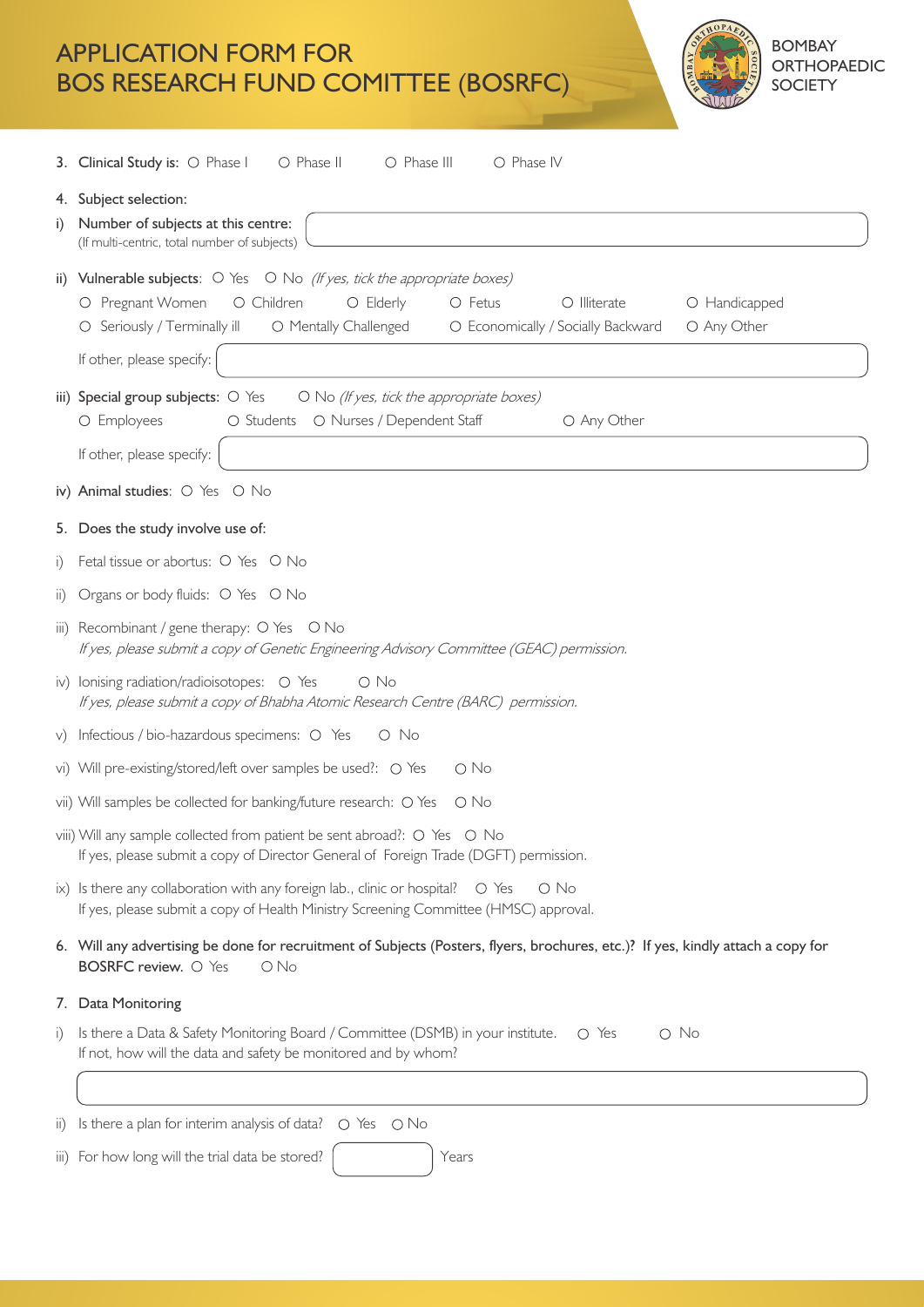

#### 8. Is there compensation for participation?  $\circ$  Yes  $\circ$  No

| If Yes, Monetary in kind, |  |
|---------------------------|--|
| Specify Amount / Type:    |  |

9. Are there any arrangements for compensation of trial related injury?  $\circ$  Yes  $\circ$  No

Please submit a copy of the insurance policy if it is available.

#### 10. Potential risks and AER reporting provisions

11. Consent form with back translation in regional languages Assent in cases of vulnerable population.

12. If waiver of consent, then why?

13. Confidentiality of subjects: How will it be maintained? In case of video recording, please take separate consent and explain how subject confidentiality will be maintained.

14. Statistical analysis details: Power calculation, tests and time for analysis.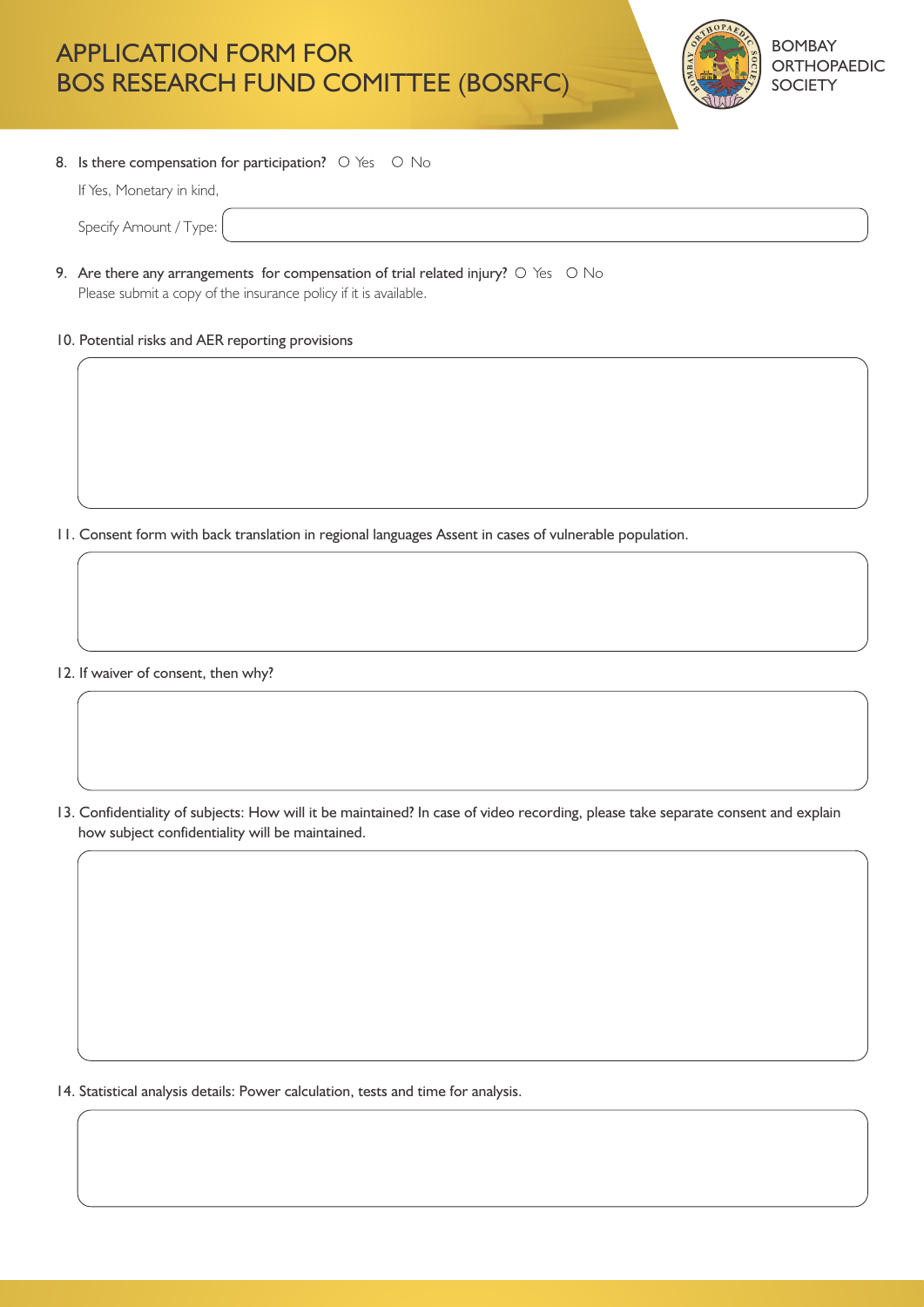

15. Where will this study be reported?

### 16. BOS IPR (Intellectual Property Rights) agreement

We hereby declare the information given above is true and that we do not have any financial or non - financial conflict of interest.

| Signature of Principal Investigator: | <b>Attach File</b> |    |                    |               |                    |
|--------------------------------------|--------------------|----|--------------------|---------------|--------------------|
| Signatures of Co-investigators: 1)   | <b>Attach File</b> | 2) | <b>Attach File</b> | $\mathcal{L}$ | <b>Attach File</b> |
| Forwarded by Heads of Department(s): |                    |    |                    |               |                    |